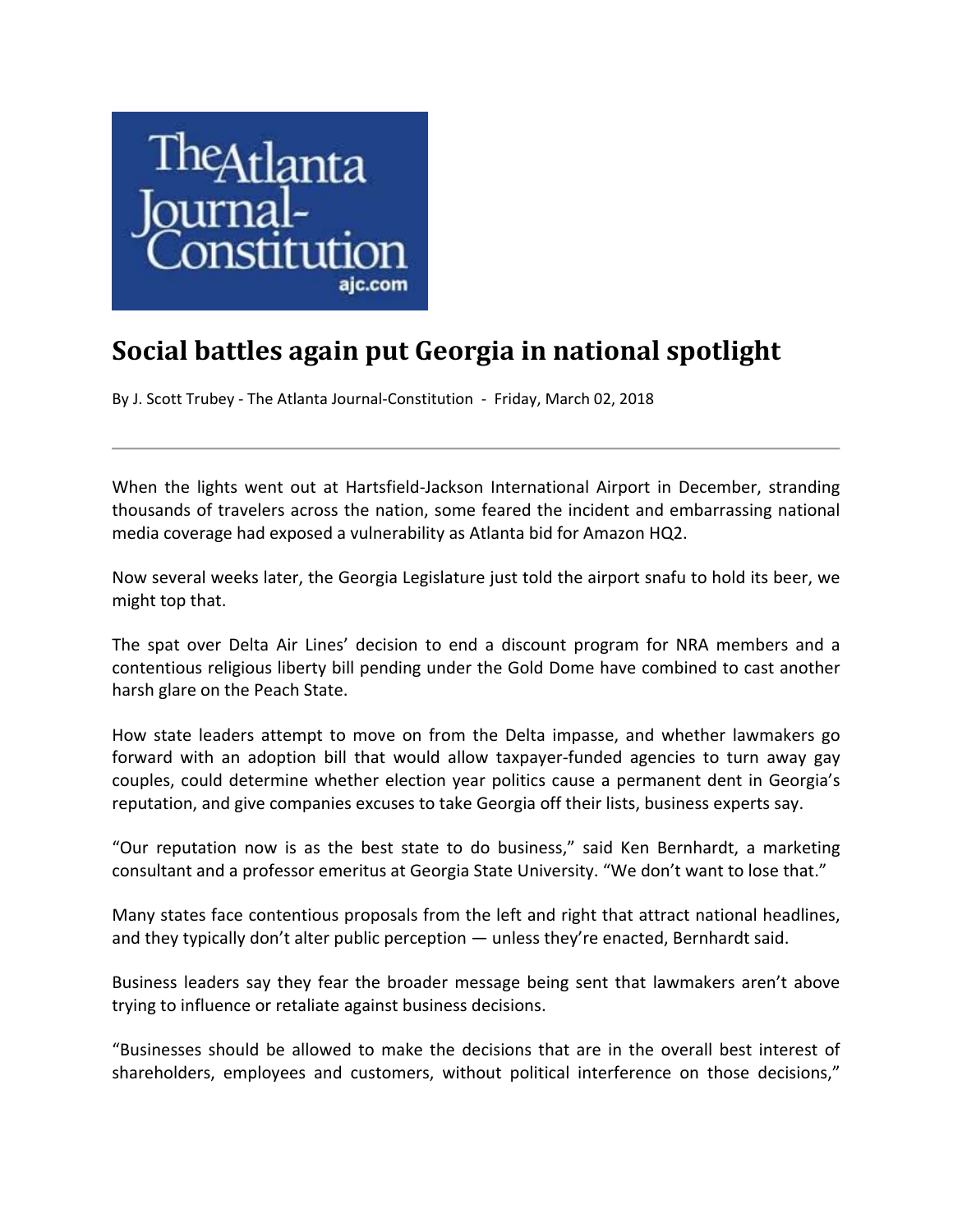Bernhardt said. "If businesses start thinking about how they run their business being influenced by politicians, that could be detrimental."

Top Republican state leaders have downplayed the tussle with the state's largest private employer and how it might reflect on the state's pursuit of companies like Amazon.

Lt. Gov. Casey Cagle, who's running for governor, touted the state's full pipeline of economic development prospects and said the debate highlighted Georgia's diversity of opinion.

Rick Jeffares, a Republican candidate for lieutenant governor, wrote in an op‐ed he sent to supporters that companies look to Georgia for its conservatism, not in spite of it.



Nathan Deal held a press conference to address the jet fuel tax cut issue after the Senate Rules Committee *stripped the Delta tax cut from legislation.*

Gov. Nathan Deal held a press conference to address the jet fuel tax cut issue after the Senate Rules Committee stripped ... read more

"Changing who we are in order to become more politically correct to liberal, coastal values would have the eventual effect of driving businesses elsewhere," Jeffares wrote. "Our conservative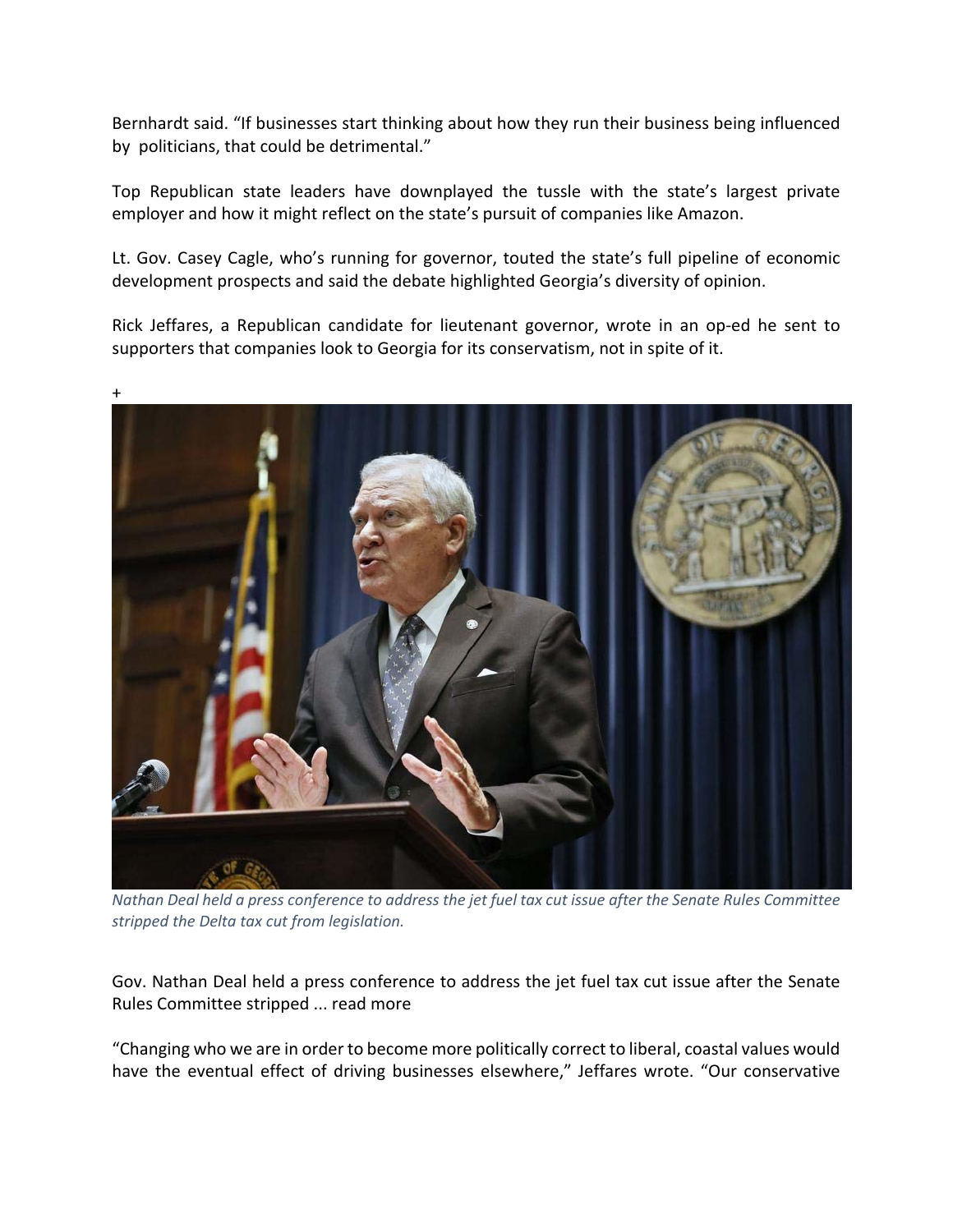values have led to low taxes, balanced budgets, AAA bond ratings, high quality of life and our status as a right to work state."

Georgia has won businesses driven away from more liberal places, he said.

The national spotlight is shining as Amazon scrutinizes Atlanta and 19 other communities on its shortlist for its second headquarters project and the promise of 50,000 jobs. Apple is also lurking with plans for a major U.S. expansion.

Delta said it made the move to end a discount offer for members of the National Rifle Association in order to remain neutral in the wrenching gun debate that re-ignited after a deadly Valentine's Day school shooting in Florida. State Republican lawmakers, offended by Delta's action, were unmoved and stripped a jet fuel tax break for airlines from a broader tax bill.



Ed Bastian, CEO of Delta Air Lines, told employees in a memo that the company's values "are not for sale," following a move by state lawmakers to drop an airline tax break for jet fuel. The move came after Delta *upset many Republican leaders by ending a discount offer for National Rifle Association members in the wake of a deadly Florida school shooting.*

Deal on Friday signed the overarching tax overhaul. He said days earlier he would do so without the jet fuel tax cut he'd championed, but he also slammed lawmakersfor their antics, which have made the state the butt of jokes on late night TV.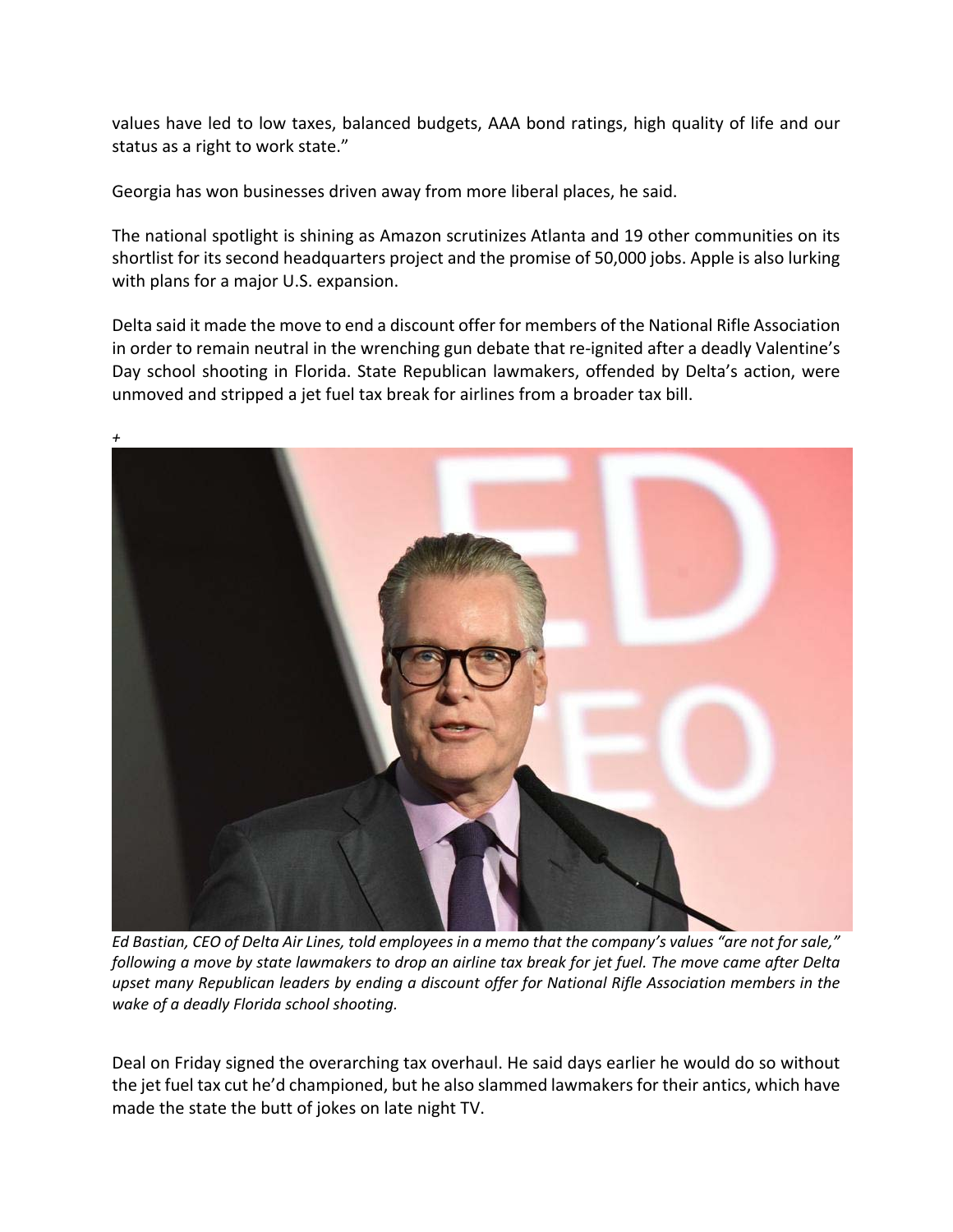But a new fight islooming. The adoption measure, Senate Bill 375, recently cleared that chamber. It's pitted socially conservative lawmakers against businesses and LGBT rights groups, and awaits consideration in the House.

The adoption bill, business leaders say, threatens some of the state's thriving industries, including hospitality and film.

"We have to always remember that Georgia is a conservative state. Metro Atlanta is more liberal," said Kendra King Momon, an Oglethorpe University political science professor. "We're in the Bible Belt, as progressive as we are, and I think some of the bills before the Legislature show the disconnect" between the rural and urban parts of the state.

## **'Cultural fit'**

Atlanta, riding a wave of big tech jobs announcements by NCR, Anthem and Honeywell, is viewed as a top contender on Amazon's shortlist.

A skilled workforce and talent pipeline, educational systems, business costs and transportation infrastructure tend to be among the top factors businesses weigh when choosing a headquarters site, experts say. Georgia has touted all of those in its bid for HQ2.

Amazon included "cultural fit" among its list of criteria within its request for proposals for HQ2. The company touts its perfect score from LGBTQ‐rights group Human Rights Campaign, as do many national and Atlanta area corporate giants.

Backers of the adoption bill have said it's needed to encourage faith‐based agencies to open in the state, and will lead to more adoptions. LGBT groups have strongly criticized that characterization.

Gay rights groups already put a target on Georgia's back for its lack of civil rights protections for the LGBT community, though the city of Atlanta does have civil rights legislation.

Some in Hollywood also have called for boycotts of the Peach State if the adoption bill is signed into law.

Lt. Gov. Casey Cagle, center, talks with Sen. Ellis Black, R ‐ Valdosta, in the Senate Chamber during Legislative on Feb. ... read more

State. Sen. William Ligon, R‐Brunswick, said the measure would provide protections to faith‐ based groups, and it would not prevent gay couples from finding adoption services in the state.

"This does not close the door on anyone adopting a child, but opposing it could close the door on a child being adopted," Ligon said.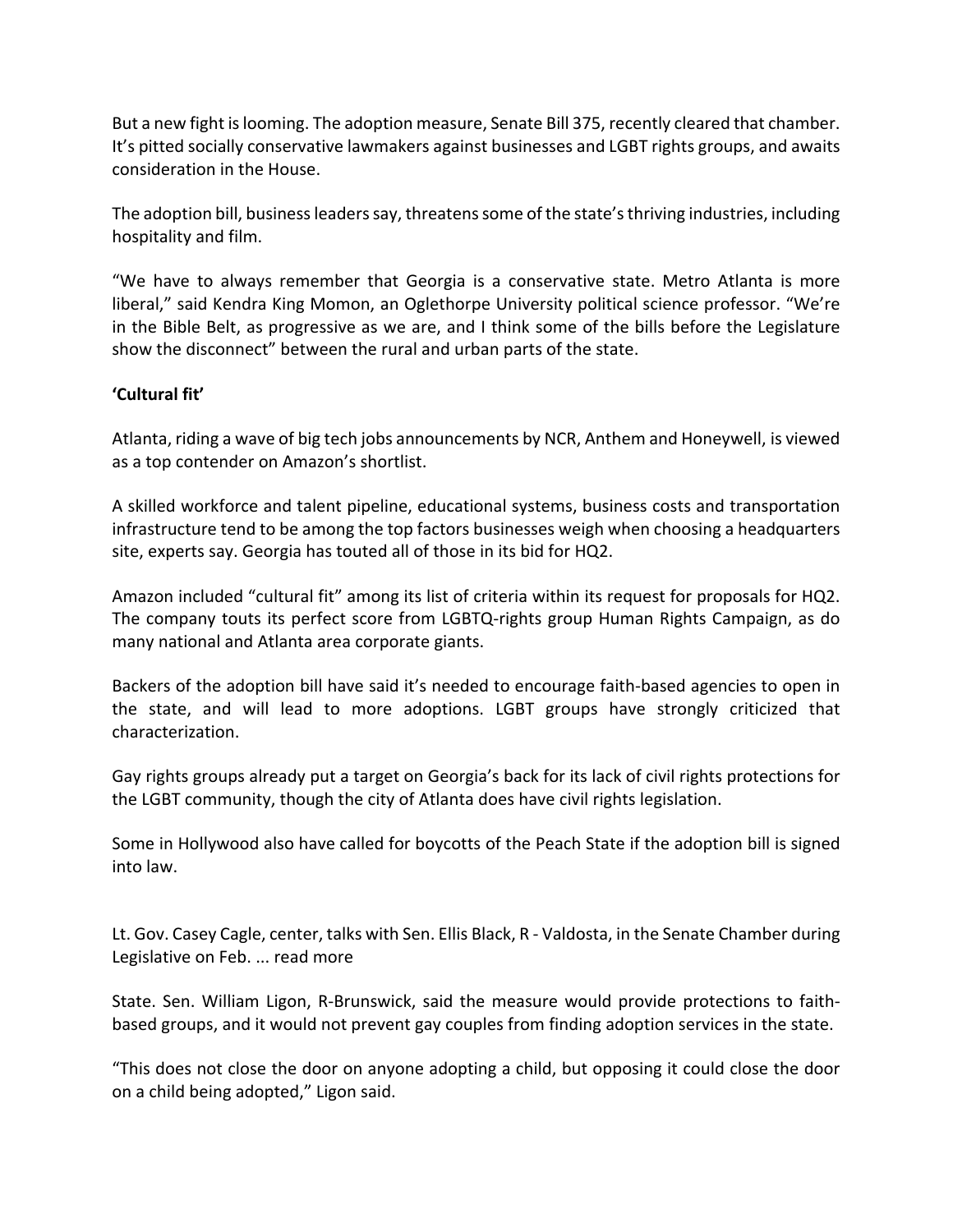Ligon said he doesn't believe the state's reputation has been harmed by recent debates.

"I'm not concerned about it at all. I don't think it will," he said. "I think sometimes that narrative is blown out of proportion."



Lt. Gov. Casey Cagle, center, talks with Sen. Ellis Black, R - Valdosta, in the Senate Chamber during Legislative on Feb. 26, 2018, at the Georgia State Capitol. Cagle was successful in his vow to "kill" a tax *break for airlines, including Atlanta‐based Delta, after Delta upset many Republican leaders by ending a discount offer for National Rifle Association members in the wake of a deadly Florida school shooting*

John Boyd, a site selection expert and principal at the Boyd Company in New Jersey, said Fortune 500 companies scrutinize states on social issues.

Companies battle one another for talent, and corporations want to operate in markets where their employees will be welcomed. Some business leaders from more liberal areas in the north and west carry misgivings about a conservative state such as Georgia.

"To many, it's a different culture," Boyd said.